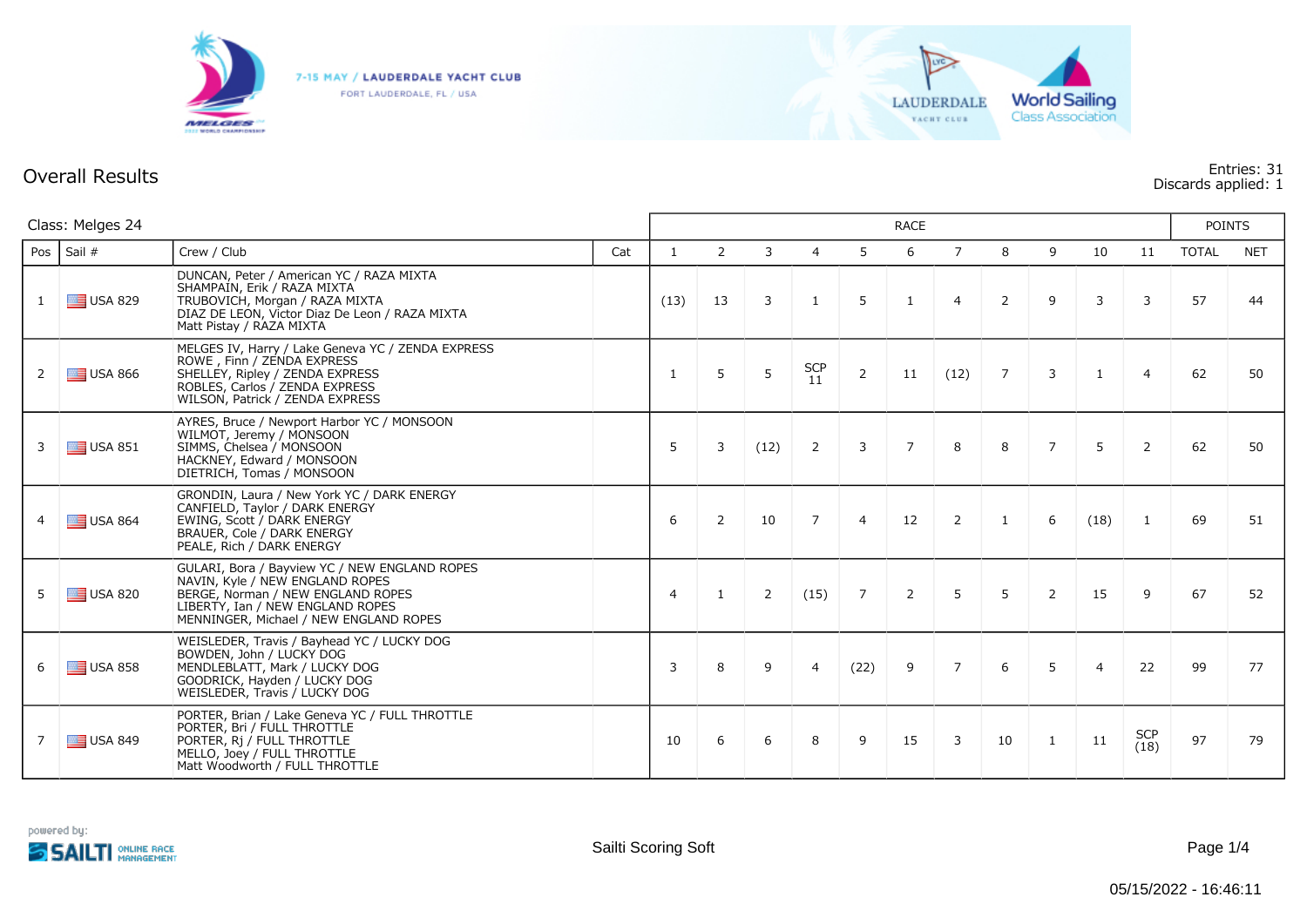| 8  | $\equiv$ USA 865       | FREIDES, Drew / San Diego YC/NYYC / PACIFIC YANKEE<br>SMYTHE, Charlie / PACIFIC YANKEE<br>REESER, Morgan / PACIFIC YANKEE<br>MICHETTI, Federico / PACIFIC YANKEE<br>SADERINI, Irene / PACIFIC YANKEE                                   | 2    | (17)           | $\overline{7}$ | 17   | 15 | $\overline{4}$ | $\mathbf{1}$ | $\overline{3}$ | 10 | 9  | 15   | 100 | 83  |
|----|------------------------|----------------------------------------------------------------------------------------------------------------------------------------------------------------------------------------------------------------------------------------|------|----------------|----------------|------|----|----------------|--------------|----------------|----|----|------|-----|-----|
| 9  | $\Box$ GER 859         | KARRIE, Peter / Segelclub Rheilgan / NEFELI<br>FRANCI, Alessandro / NEFELI<br>BIANCHI, Niccolò / NEFELI<br>CIGLIANO, Saverio / NEFELI<br>SAETTONE, Alessandro / NEFELI                                                                 | 8    | $\overline{4}$ | 14             | (21) | 12 | 5              | 6            | 9              | 12 | 10 | 6    | 107 | 86  |
| 10 | $\blacksquare$ CAN 853 | REID, Richard / National YC / ZINGARA<br>ANDERSON, Rebecca / ZINGARA<br>STRAMMER, Fred / ZINGARA<br>SLOAN, Ian / ZINGARA<br>KAMILAR, Brian / ZINGARA                                                                                   | 15   | 15             | 11             | 10   | 1  | (18)           | 14           | 12             | 8  | 8  | 8    | 120 | 102 |
|    | 11 <b>T</b> ITA 722    | RACCHELLI, Andrea / Calcio Vela Calcanottiere Intra / ALTEA<br>BONINI, Gaudenzio / ALTEA<br>GREGORATTO, Michele / ALTEA<br>TOGNI, Filippo / ALTEA<br>SCARPA, Davide / ALTEA                                                            | 12   | 20             | 8              | 11   | 11 | 10             | 9            | $\overline{4}$ | 17 | 2  | (23) | 127 | 104 |
|    | 12 USA 863             | SHANNON, K.c. / Lake Lanier YC / SHAKA<br>BENVENUTTI, Jackson / SHAKA<br>SAWCHUK, Tommy / SHAKA<br>LYNCH, Ben / SHAKA<br>NOLL, Hannah / SHAKA                                                                                          | 9    | 11             | 22             | 3    | 16 | 3              | 15           | (24)           | 11 | 7  | 20   | 141 | 117 |
| 13 | $\equiv$ USA 720       | BAILEY, John / New York YC / TALISMAN<br>BUCKLEY, Mike / TALISMAN<br>ANDERSON, Alec / TALISMAN<br>PEET, George / TALISMAN<br>WHITENER, Elizabeth / TALISMAN                                                                            | (18) | 16             | 13             | 9    | 10 | 8              | 16           | 13             | 16 | 13 | 5    | 137 | 119 |
|    | 14 <b>T</b> ITA 830    | BERTOLA, Niccolo / Yacht Club Italiano / TAKI 4 (CORINTHIAN)<br>FOSSATI, Giacomo / TAKI 4 (CORINTHIAN)<br>BANNETTA, Giovanni / TAKI 4 (CORINTHIAN)<br>SEGHEZZA, Pietro / TAKI 4 (CORINTHIAN)<br>ZAMMARCHI, Marco / TAKI 4 (CORINTHIAN) | (21) | 12             | $\mathbf{1}$   | 6    | 6  | 19             | 19           | 15             | 13 | 16 | 19   | 147 | 126 |
| 15 | $\equiv$ USA 825       | GOLDFARB, Michael / Corinthian YC of Seattle / WAR CANOE<br>GOLDSBERRY, Jonny / WAR CANOE<br>RAMIAN, Matteo / WAR CANOE<br>HENRIKSEN, Morten / WAR CANOE<br>WILLIAMS, Emory / WAR CANOE                                                | 11   | 14             | 15             | 19   | 8  | 6              | 20           | (22)           | 19 | 6  | 11   | 151 | 129 |
|    | 16 USA 811             | MCCLENNEN, Peter / New York YC/Coconut Grove SC / GAMECOCK<br>MARSHALL, Mike / GAMECOCK<br>HOROWITZ, Zeke / GAMECOCK<br>GRAY, Allison / GAMECOCK<br>STOUT, Wilson / GAMECOCK                                                           | 22   | $\overline{7}$ | $\overline{4}$ | 16   | 13 | (26)           | 11           | 18             | 20 | 14 | 18   | 169 | 143 |
| 17 | $GBR$ 835              | THOMPSON, Richard / Guernsey YC / BLACK SEAL<br>YOUNG, Nigel / BLACK SEAL<br>CLAXTON, Michael / BLACK SEAL<br>CHERIN, Stefano / BLACK SEAL<br>ZUPPIN, Sara / BLACK SEAL                                                                | 7    | (28)           | 16             | 13   | 18 | 20             | 18           | 11             | 15 | 12 | 17   | 175 | 147 |

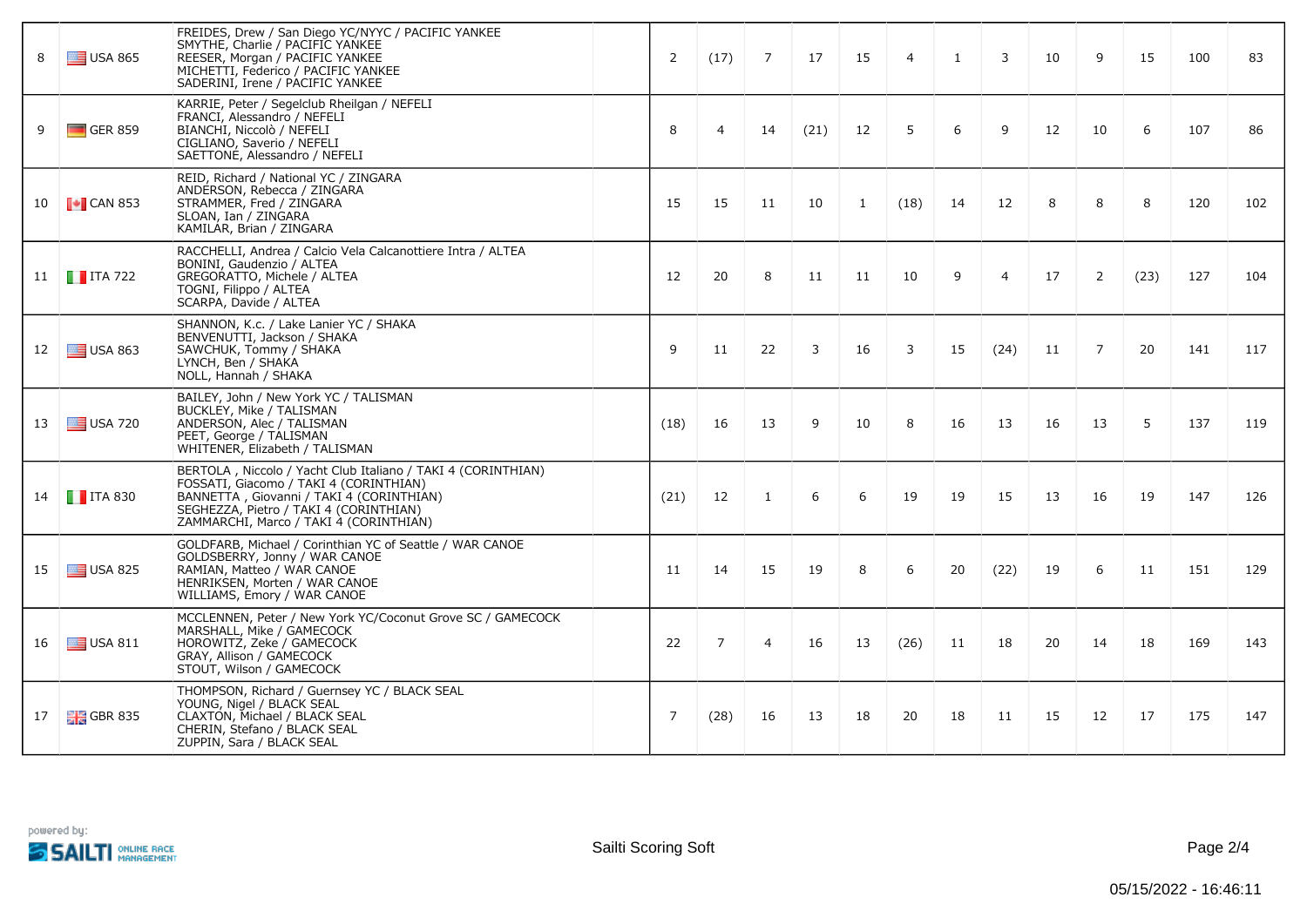| 18 | $\bullet$ CAN 415      | MCMILLAN, Fraser / Royal Victoria YC / SUNNYVALE (CORINTHIAN)<br>KOSTER, Aidan / SUNNYVALE (CORINTHIAN)<br>LEVKOVSKIY, Alexander / SUNNYVALE (CORINTHIAN)<br>KOEHN, Ansel / SUNNYVALE (CORINTHIAN)<br>HORSBURGH, Kieran / SUNNYVALE (CORINTHIAN) | 14   | 9  | 18 | 22   | 14 | 13   | 10   | 17          | (27)           | 25   | 14   | 183 | 156 |
|----|------------------------|--------------------------------------------------------------------------------------------------------------------------------------------------------------------------------------------------------------------------------------------------|------|----|----|------|----|------|------|-------------|----------------|------|------|-----|-----|
| 19 | $\equiv$ USA 801       | ASKEW, Sandra / Annapolis YC / FLYING JENNY<br>NAKANISHI, Alan / FLYING JENNY<br>SHRINER, David / FLYING JENNY<br>BALDRIDGE, Reed / FLYING JENNY<br>FORD, Nick / FLYING JENNY                                                                    | 16   | 22 | 17 | 20   | 19 | (25) | 17   | 16          | $\overline{4}$ | 21   | 13   | 190 | 165 |
| 20 | $\equiv$ USA 862       | SUDDATH, Steve / Epping Forest YC / 3 1/2 MEN (CORINTHIAN)<br>BURKE, Steve / 3 1/2 MEN (CORINTHIAN)<br>BURKE, Shawn / 3 1/2 MEN (CORINTHIAN)<br>SMITH, Jack / 3 1/2 MEN (CORINTHIAN)<br>/ 3 1/2 MEN (CORINTHIAN)                                 | 20   | 10 | 20 | 12   | 17 | 14   | 23   | 19          | (24)           | 17   | 24   | 200 | 176 |
| 21 | $\equiv$ USA 856       | FARGO, Geoff / Santa Barbara YC / SENTINEL (CORINTHIAN)<br>GRANGE, Jeffrey / SENTINEL (CORINTHIAN)<br>BELL, Jon / SENTINEL (CORINTHIAN)<br>BELL, Graham / SENTINEL (CORINTHIAN)<br>LOMBARD, Arthur / SENTINEL (CORINTHIAN)                       | 17   | 19 | 23 | 14   | 26 | 16   | 13   | 14          | 18             | 23   | (29) | 212 | 183 |
| 22 | $\equiv$ USA 838       | SCHMIEDL, Manfred / Seattle YC / BRIO<br>ROACH, Megan / BRIO<br>RYCHLIK, Richard Jr / BRIO<br>KENNEDY, James / BRIO<br>ATTERBURY, Tucker / BRIO                                                                                                  | 26   | 18 | 26 | 18   | 21 | 21   | 22   | 20          | 23             | (30) | 7    | 232 | 202 |
| 23 | $\equiv$ USA 805       | RATLIFF, Hunter / Columbia YC / DECORUM (CORINTHIAN)<br>RATLIFF, Megan / DECORUM (CORINTHIAN)<br>NICKEL, Doug / DECORUM (CORINTHIAN)<br>ADAMS, Eddie / DECORUM (CORINTHIAN)<br>JOHNSON, Alex / DECORUM (CORINTHIAN)                              | 24   | 26 | 19 | 28   | 20 | 24   | (30) | 23          | 22             | 19   | 25   | 260 | 230 |
| 24 | $\blacksquare$ CAN 629 | BEREZIN, Dan / National YC / SURPRISE (CORINTHIAN)<br>KAPUSTIN, Alex / SURPRISE (CORINTHIAN)<br>PRASKURNIN, Alex / SURPRISE (CORINTHIAN)<br>SOKOLSKI, Andrei / SURPRISE (CORINTHIAN)<br>/ SURPRISE (CORINTHIAN)                                  | 23   | 24 | 27 | 27   | 25 | 17   | 26   | DSQ<br>(32) | 26             | 26   | 10   | 263 | 231 |
| 25 | $\equiv$ USA 717       | ZIMMERMAN, Scot / Grand Traverse YC / BAD IDEA<br>ZIMMERMAN, Katy / BAD IDEA<br>GIRRELL, Andy / BAD IDEA<br>GERBER, David / BAD IDEA<br>/ BAD IDEA                                                                                               | 19   | 21 | 25 | 23   | 29 | 29   | 27   | (30)        | 21             | 22   | 16   | 262 | 232 |
| 26 | $\equiv$ USA 775       | COUNIHAN, Roger / Lake Lanier YC / JAWS (CORINTHIAN)<br>WILSON, Todd / JAWS (CORINTHIAN)<br>MAIER, Travis / JAWS (CORINTHIAN)<br>BEAUCHAMP, Robert / JAWS (CORINTHIAN)<br>/ JAWS (CORINTHIAN)                                                    | (30) | 27 | 24 | 26   | 27 | 22   | 21   | 25          | 28             | 20   | 28   | 278 | 248 |
| 27 | $\equiv$ USA 776       | ALBERT, Max / Southern YC / BAY OF DREAMS<br>EIKEL, Lee / BAY OF DREAMS<br>WELCH, Ricky / BAY OF DREAMS<br>KELLY, Minmin / BAY OF DREAMS<br>FARRAH, Cam / BAY OF DREAMS                                                                          | 27   | 25 | 28 | (29) | 23 | 23   | 25   | 29          | 14             | 28   | 27   | 278 | 249 |